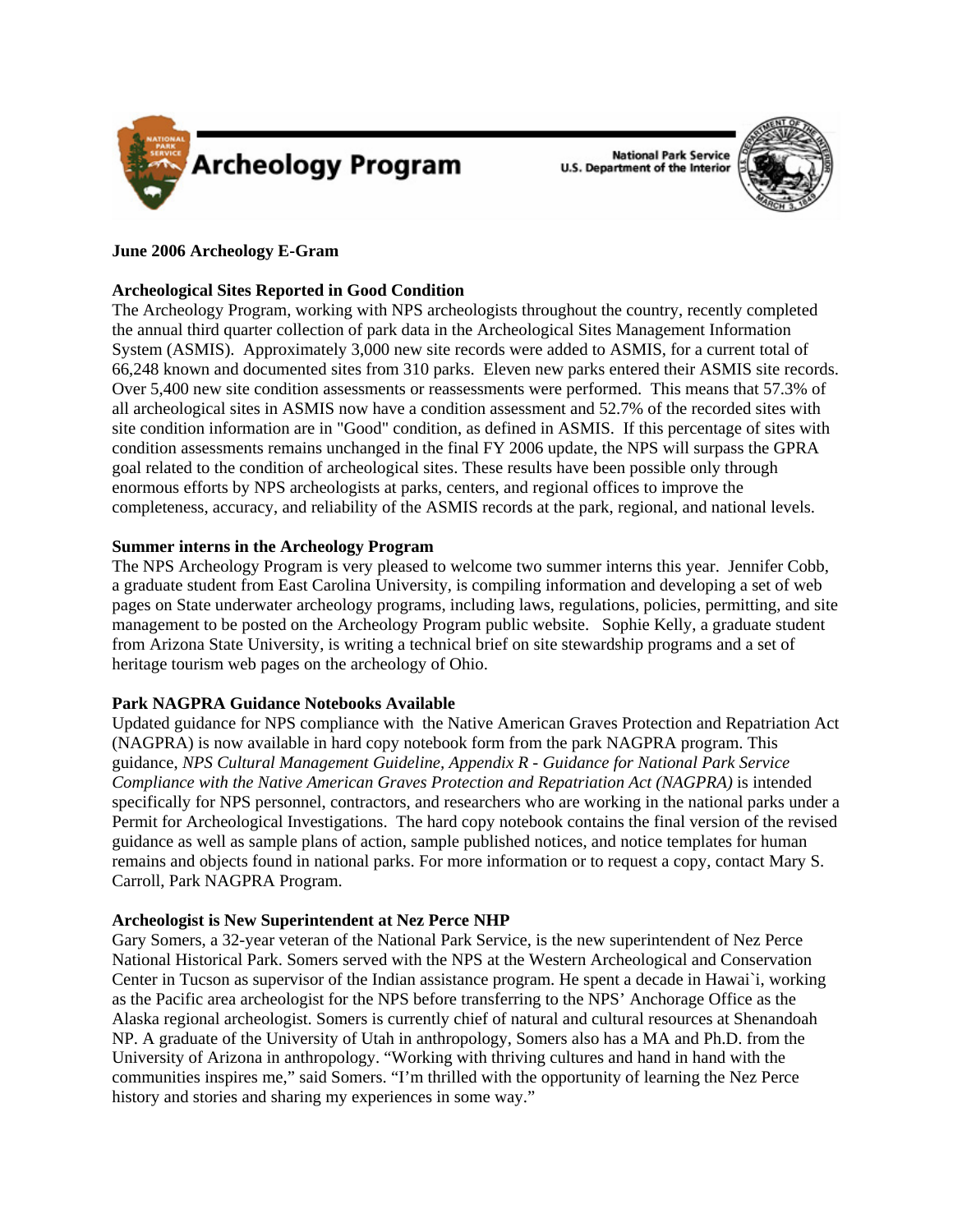Nez Perce NHP commemorates the Nez Perce tribe and the history of their interactions with explorers, fur traders, missionaries, settlers, and the American government. The park embraces 38 individual locations ranging across Idaho, Washington, Oregon and Montana. The NPS owns nine sites of historical importance to the Nez Perce: Spaulding, Canoe Camp, Heart of the Monster, Weippe Prairie, and White Bird Battlefield, in Idaho; Big Hole and Bear Paw Battlefields in Montana; 8 acres adjoining Old Chief Joseph gravesite and cemetery, Oregon; and Buffalo Eddy in Washington. **For information about Nez Perce NHP go to [http://www.nps.gov/nepe/index.htm.](http://www.nps.gov/nepe/index.htm)** 

# **Former NPS Archeologist Receives Law Enforcement Award**

NPS Special Agent Susan Morton has been named the 2006 Outstanding Federal Law Enforcement Employee by the Women in Federal Law Enforcement (WIFLE) organization. Morton was selected because of her impact on preventing illegal drugs and immigrants from entering the U.S. through the public lands that encompass 55% of the border between Arizona and Mexico. Last year Morton was the case agent on 11 felony narcotics cases involving 56 defendants and over 4600 pounds of seized narcotics. She also was the NPS case agent for the successful prosecution of the accomplice in the ambush and murder of a NPS ranger along the border. In addition, Morton worked with the U.S. Attorney's Office to change backpacker smuggling cases from misdemeanors to felony charges. The more severe charge results in longer jail sentences and deportation for illegal immigrants after time served.

Morton is assigned to the High Intensity Drug Trafficking Area (HIDFA) Interagency Narcotics Office in Tucson. She works with other federal, state, and tribal officers to stop the flow of illegal drugs in one of the country's most active crime areas. Morton is the first NPS employee to win this award.

Morton has worked for the National Park Service for 22 years. Before entering law enforcement, she was an NPS archeologist in Alaska. She has a BA in Anthropology from the University of California, Berkeley and an MA in Anthropology from the University of Arizona. Morton started as a seasonal archeologist with NPS in Alaska in 1984. Before she switched to law enforcement, Morton was the Chief of the Archeological Assistance Program for the Alaska Region. She received a law enforcement commission in 1991, and became a special agent in 1995, all in Alaska.

Women in Federal Law Enforcement (WIFLE) is a non-profit organization to recruit, retain, and advance women in the field of law enforcement.

### **Archeologist Doug Campana Retires**

Douglas V. Campana is retiring on June 30, 2006, after nearly 27 years as an archeologist with the NPS. Doug's career with the NPS began in 1979 when he was still a graduate student at Columbia University, where he received his Ph.D. in 1981. Before joining the NPS, Doug conducted archeological research in Europe and the Near East, including France, England, Lebanon, Jordan, Iraq, and Israel. His doctoral dissertation, published in the British Archaeological Reports International Series, was a study of microscopic wear patterns on bone artifacts from pre-agricultural sites in Israel and Iraq.

At the NPS, Doug worked on archeological projects and surveys in most of the parks in the Mid-Atlantic region. His most extensive projects were excavations at Gettysburg, and a survey of the City Point Unit of Petersburg NB. This survey led to the location and partial excavation of the site of Grant's cabin at City Point.

Between 1990 and 1995, Doug left the service and taught at Rutgers University and New York University. He and his wife, Pam Crabtree, co-directed, with Israeli archeologists, the excavation of a Natufian site on Jordan Valley's West Bank. They also carried out analyses of fauna from Brandon, an Anglo-Saxon site in East Anglia, England; Shanidar Cave in Iraq; and a Neanderthal site in the Ukraine.